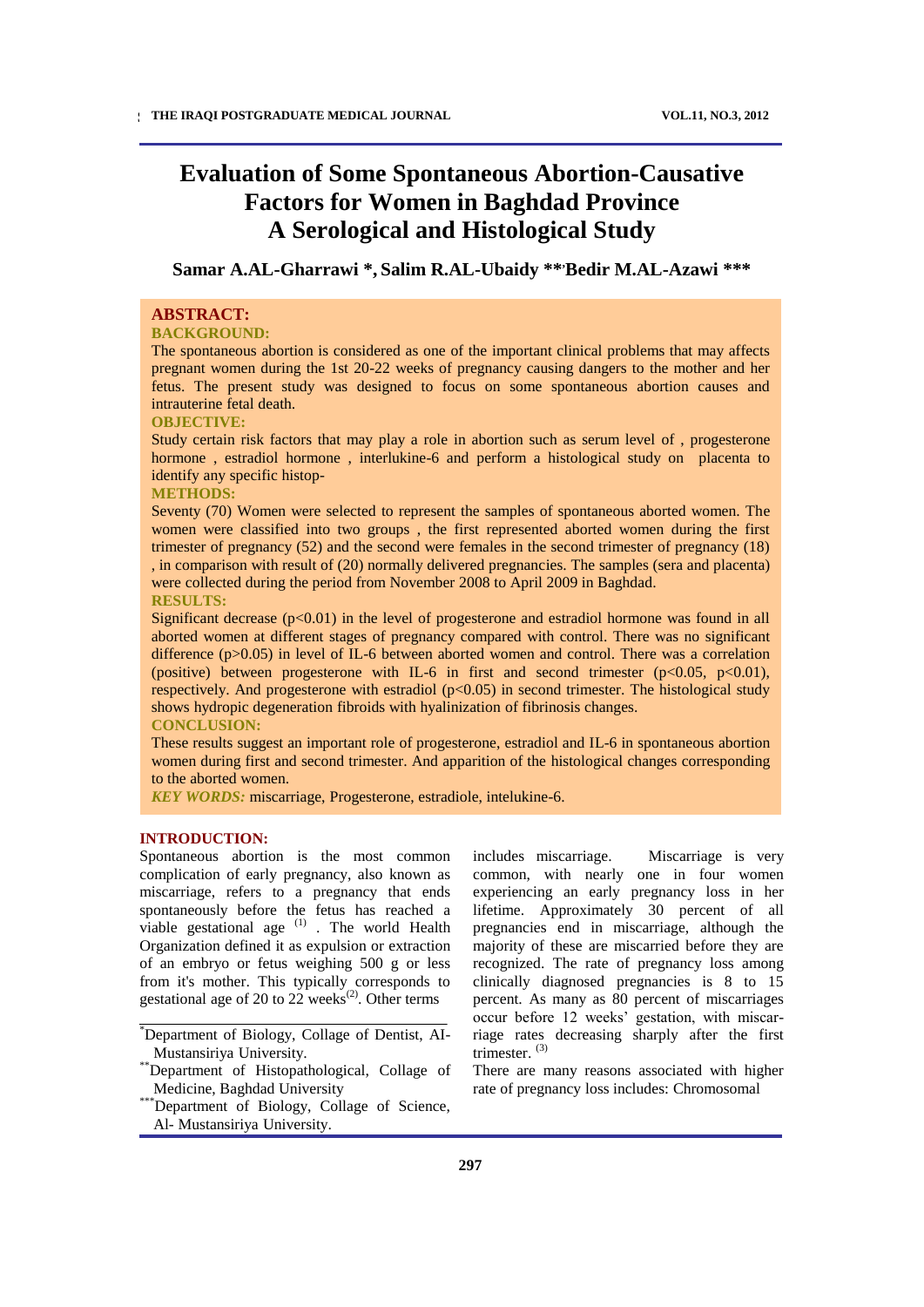# **SPONTANEOUS ABORTION-CAUSATIVE FACTORS**

abnormalities which are found in more than half of embryos miscarried in the first  $13$  weeks  $(4)$ . Another cause may be endocrine abnormalities such as progesterone deficiency, uncontrolled diabetes and sever cases of hypothyroidism<sup>(5)</sup> up to 15% of pregnancy losses in the second trimester may be due to uterine malformation, growths in the uterus fibroids or cervical problems  $<sup>(6)</sup>$ .</sup>

In fact the etiology remains unexplained in a high proportion of cases. Of the causes that have been investigated is the possible immunologic rejection of paternal antigen by the maternal immune system, resulting in abnormal immune cells and cytokine production (7)

### **PATENTS AND METHODS:**

This study was conducted on 70 spontaneous aborted women 52 of them aborted and rest during first trimester and second trimester. Control group consisted of 20 normal delivery women with an age range from  $(15 - 40)$  year, and the patients samples were collected in Baghdad city from Ibn – AL- Balady hospital and Fatima – AL- Zahraa hospital during the period from November 2008 to April 2009.

#### **Collection of blood samples**

Six to eight mL of peripheral venous blood samples had been collected from each patient before curettage and before normal delivery according to control in sterile plane tube and left to clot for (15 -30) minutes at room temperature, then centrifuged for 5 minutes at 3000 rpm. Sera were separated and divided into apendroff tubes and stored in deep freez at  $-20^{\circ}$  C till examination.

# **Histopathological study**

From each aborted women one piece of placentas was collected, and fixed in 10% formalin overnight for preparation of tissue sections, which were stained by H&E according to Bancroft & Steven $(1980)^{(8)}$ .

# **Determination of hormone concentration**

Progesterone & Estradiol concentrations in blood serum were determined through solid phase competitive ELISA by using commercially available kit (DRG, Germany).

#### **Determination of IL-6 concentration**

IL-6 concentration in blood serum was determined through solid phase competitive ELISA by using commercially available kit (Immunoteck, France).

### **Statistical analysis**

The data were statistically analyzed by using analysis of variance test (ANOVA), least

significant difference (LSD) and person correlation coefficient (r) depending on SPSS program statistical package of social science.vergion<sup>(19)</sup>.

# **RESULTS:**

Progesterone hormone concentration was significantly lower p=0.0001 in the aborted women in  $1<sup>st</sup>$  .trimester (10.28  $\pm$  3.99) ng/ mL and  $2<sup>nd</sup>$  trimester (26.90  $\pm$  9.68) ng/mL compared with control (219.79  $\pm$  5.11) ng/mLas shown in table (1). There was high significant ( $p = 0.0001$ ) between aborted group and control but there was no significant difference between aborted groups themselves.

Estradiol concentration was significantly lower p=0.0001 in the aborted women in  $1<sup>st</sup>$  (110.21  $\pm$ 19.22) pg/m and in  $2<sup>nd</sup>$  (166.55  $\pm$  39.86) pg/mL than in control (3910.74  $\pm$  271.35) pg/mL. There is a high significant difference  $p=0.0001$  between aborted women groups and control but there was no significant difference between first trimester and second trimester of aborted women group (table 2).

# **Interleukine-6**

The mean levels of IL-6 in serum were not different between aborted women groups and control group ( $p=0.602$ ). The mean value  $\pm$  SEM for IL-6 was  $(53.81 \pm 2.33)$  pg/ml in first trimester,  $(56.40 \pm 2.33)$  pg/ml in second trimester of abortion and  $(57.26 \pm 2.30)$  pg/ml in control (table 3).

# **Correlations**

Table (4) shows a significant positive correlation between progesterone with IL-6 (r=0.285  $p=0.041$ ,  $r = 0.739$ ,  $p=0.000$ ) in first trimester and second trimester, respectively.

Also progesterone showed positive significant correlation with estradiol ( $r = 0.552$ ,  $p=0.018$ ) in second trimester.

# **Histological findings**

The figure ( 1) and (2) show sections of placenta of aborted women with low level of progesterone and estradiol in serum. Degenerated changes with slight fibrosis chorionic villi are seen.However patent blood vessel inside the stroma are still seen **DISCUSSION:**

The lower progesterone levels that had been observed in this study are similar to those reported by Nelson *et al* (9) Muttukrishna *et al* (10) and AL-Najjar<sup>(11)</sup>.

The decrease of progesterone hormone levels lower than 10 ng/ml causes abortion  $(12)$ .

According to the data discussed, three endocrine disorders related to spontaneous and recurrent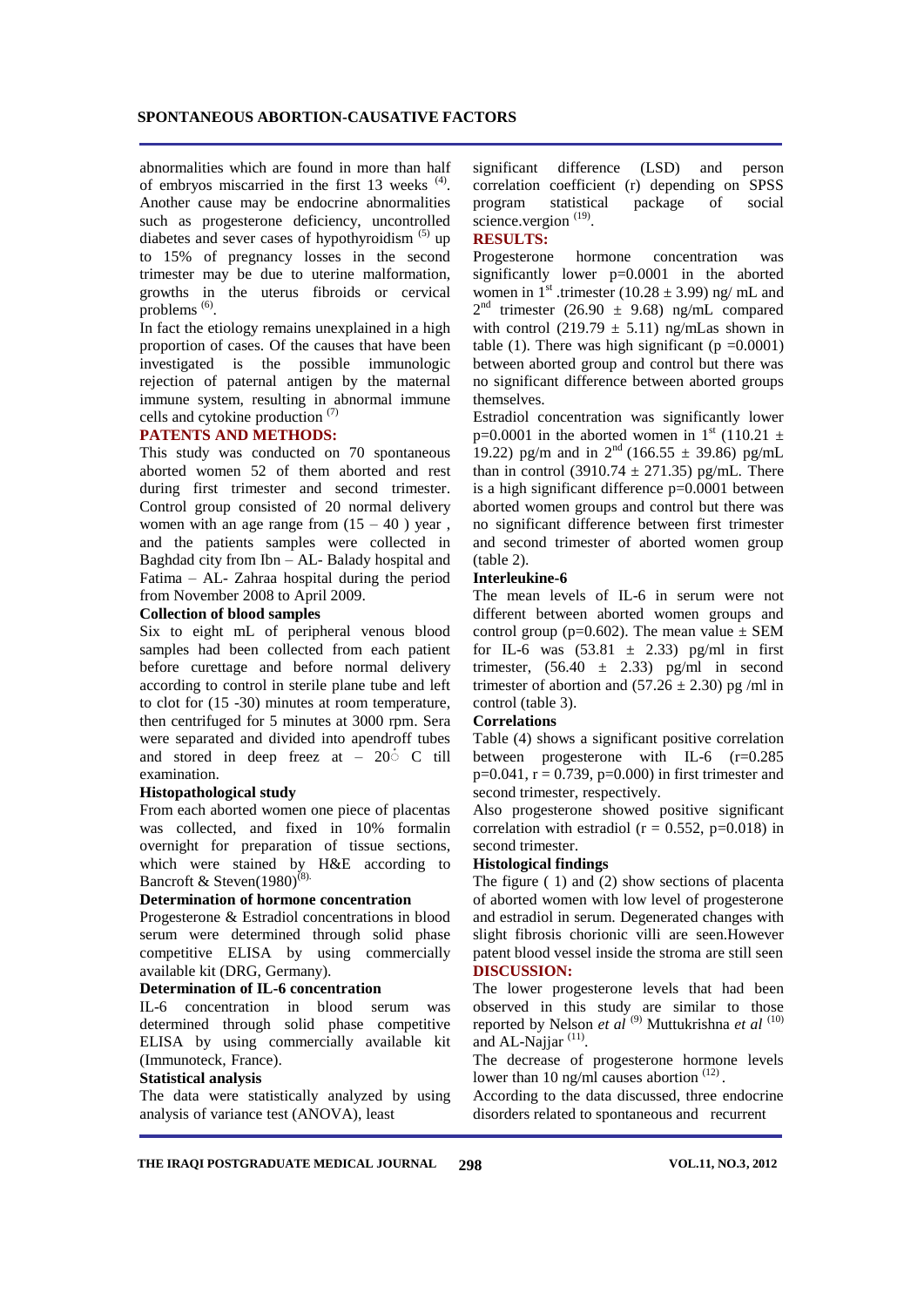abortions can be differentiated: Corpus luteum insufficiency, defective luto-placental progesterone and placental delay for progesterone synthesis and secretion<sup>(13)</sup> .Most of the PRO hormone in early pregnancy is produced by the corpus luteum and placental PRO comes later on (14) . The importance of corpus luteum that after its formation, PRO acts on the endometrium and stimulate blastocyst growth and elongation to a

filamentous conceptus (embryo/ fetus)  $(15)$ . Significantly lower estradiol concentrations were recorded in aborted women compared with control in this study. This result is correlated with many previous studies Nelson *et al* (8); Muttukrishana *et al* <sup>(10)</sup> Who found that estradiol concentration level was significantly lower  $(p=0.0001)$  in women with miscarriage than those with alive birth . In contrast AL-Barwary, <sup>(16)</sup> that estradiol concentration is significantly higher in aborted women than those with a live birth.

It was reported that estradiol is crucial for normal pregnancy development  $(17)$ . Women at high risk for subsequent miscarriage had oligomenorrhea and an isolated deficiency of estradiol in the luteal phase of menstrual cycle  $(18)$ . The source of estradiol in the first trimester of pregnancy is corpus luteum and placenta<sup>(14)</sup>. Therefore any deficiency of corpus luteum or delayed estradiol biosynthesis by the placenta may cause abortion.

The result of IL-6 was similar to the results observed by Hattori *et al* <sup>(19)</sup>. Who showed no significant difference of IL-6 level in serum between serum miscarriage and live birth group. On other hand other study conducted by Makhseed *et al* <sup>(20)</sup> showed that IL-6 level was significantly higher in live birth women than in women with spontaneous abortion.

Hill *et al* <sup>(21)</sup> indicated that peripheral blood lymphocytes of women with RSA secrete higher concentration of certain Th1 cytokines and lower concentration of Th2 cytokines upon stimulation with antigen as compared with women with successful pregnancy, we did find low concentration of IL-6 level in aborted women

without significant difference compared with control group; the cause may be the sample size. In this study, a positive significant correlation was recorded between IL-6 and progesterone in women with abortion, may be because progesterone hormone is essential for the maintenance of pregnancy. It is also known to modulate immune function and elicit an immunological critical response for normal gestation. It has been shown to favor the development of human T.lymphocytes production Th<sub>2</sub> cytokines, which inhibit Th<sub>1</sub> cytokine, thus allowing the survival of fetal allograft  $(22)$  and block  $Th_1$  immunity to trophoblast by PBMC of women with recurrent pregnancy loss in vitro <sup>(23)</sup>

. Therefore, they propose that progesterone may be responsible, at least in part, for a  $Th_1$  to  $Th_2$ switch at the maternal  $-$  fetal interface  $(24)$ .

Also progesterone showed positive significant correlation with estradiol in second trimester of abortion.

Steroids are fundamental in pregnancy maintenance and parturition. The progesterone hormone is a female sex hormone which, in conjunction with estrogens regulates the accessory organs the implantation of the blastocyste and in maintaining pregnancy  $(25)$ .

Because the high abortion rate in cases with over – stimulation syndrome, where progesterone as well as estradiol fall from a very high level support this concept. Furthermore, abnormal endocrine condition could be generated by the delayed and lower progesterone and estradiol biosynthesis by placenta. This delay is very extensive and could perhaps be the reason of late abortion<sup>(14)</sup>.

# **CONCLUSION:**

These results suggest an important role of progesterone, estradiol and IL-6 in spontaneous abortion women during first and second trimester. And apparition of the histological changes corresponding to the aborted women.

| Study group      | <b>Number</b> | Progesterone concentration<br>(ng/mL) | <b>ANOVA</b> |
|------------------|---------------|---------------------------------------|--------------|
|                  |               | $Mean \pm SEM$                        | P.Value      |
| First trimester  | 52            | $10.28 \pm 3.99$ <sup>a</sup>         |              |
| Second trimester | 18            | $26.90 \pm 9.68$ <sup>a</sup>         | 0.0001       |
| Control          | 20            | $219.79 \pm 5.11^{\text{b}}$          |              |

**Table 1: Concentration of progesterone hormone in the studied group.**

Value with different superscripts in the same columns (small letters) differ significantly ( $p=0.0001$ ).

**THE IRAQI POSTGRADUATE MEDICAL JOURNAL 299 VOL.11, NO.3, 2012**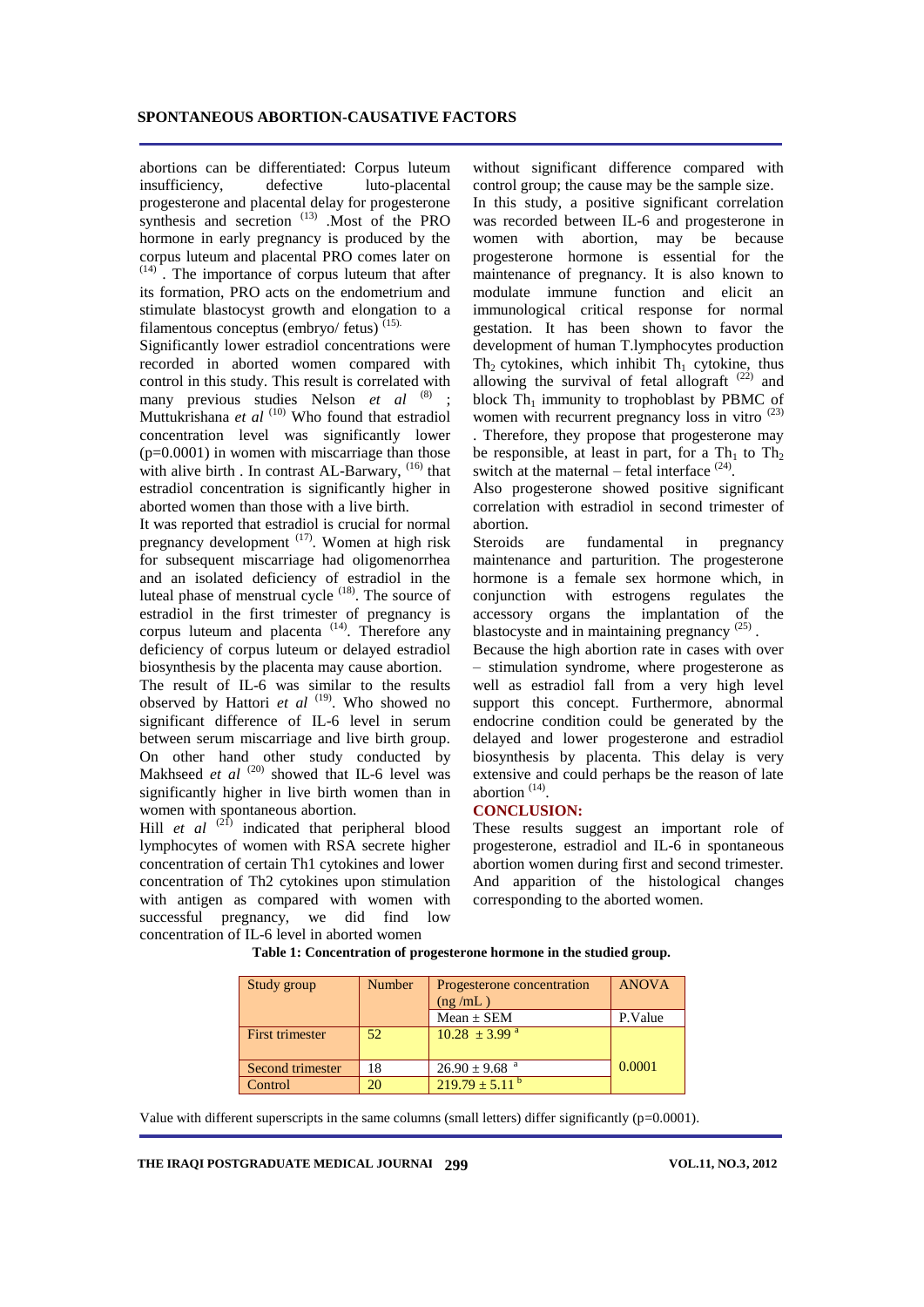| Study group      | <b>Number</b> | estradiol concentration<br>(pg/mL) | <b>ANOVA</b> |
|------------------|---------------|------------------------------------|--------------|
|                  |               |                                    |              |
|                  |               | $Mean \pm SEM$                     | P.Value      |
| First trimester  | 52            | $101.21 + 19.22^{\text{a}}$        |              |
| Second trimester | 18            | $166.55 \pm 39.86$ <sup>a</sup>    | 0.0001       |
| Control          |               | $3910.74 \pm 271.35^{\circ}$       |              |

#### **Table 2: Concentration of estradiol hormone in the studied group.**

Value with different superscripts in the same columns (small letters) differ significantly (p=0.0001).

**Table 3: Concentration of IL-6 in the studied group.**

| Study group            | Number | IL-6 concentration | <b>ANOVA</b> |
|------------------------|--------|--------------------|--------------|
|                        |        | (pg/mL)            |              |
|                        |        | $Mean \pm SEM$     | P.Value      |
| <b>First trimester</b> | 52     | $53.81 \pm 2.33$   |              |
| Second trimester       | 18     | $56.40 \pm 2.33$   | 0.0001       |
| Control                |        | $57.26 \pm 2.30$   |              |

**Table 4: Person correlation between selected variables in first and second trimester of abortion**

|              | First trimester |       |           | Second trimester |                |           |           |       |
|--------------|-----------------|-------|-----------|------------------|----------------|-----------|-----------|-------|
|              | Interleukine-6  |       | Estradiol |                  | Interleukine-6 |           | Estradiol |       |
|              |                 |       |           |                  |                |           |           |       |
| Progesterone | $0.285*$        | 0.041 | 0.264     | 0.059            | $0.739**$      | $0.000\,$ | $0.552*$  | 0.018 |

Correlation (r value), p: Probability\*.



**Figure 1: Section of Placenta from aborted women with low level of progesterone and estradiol showing certain degenerated chorionic villi with slight fibrosis (A) but still patent blood vessel inside stroma (B) (H&E, x 200).**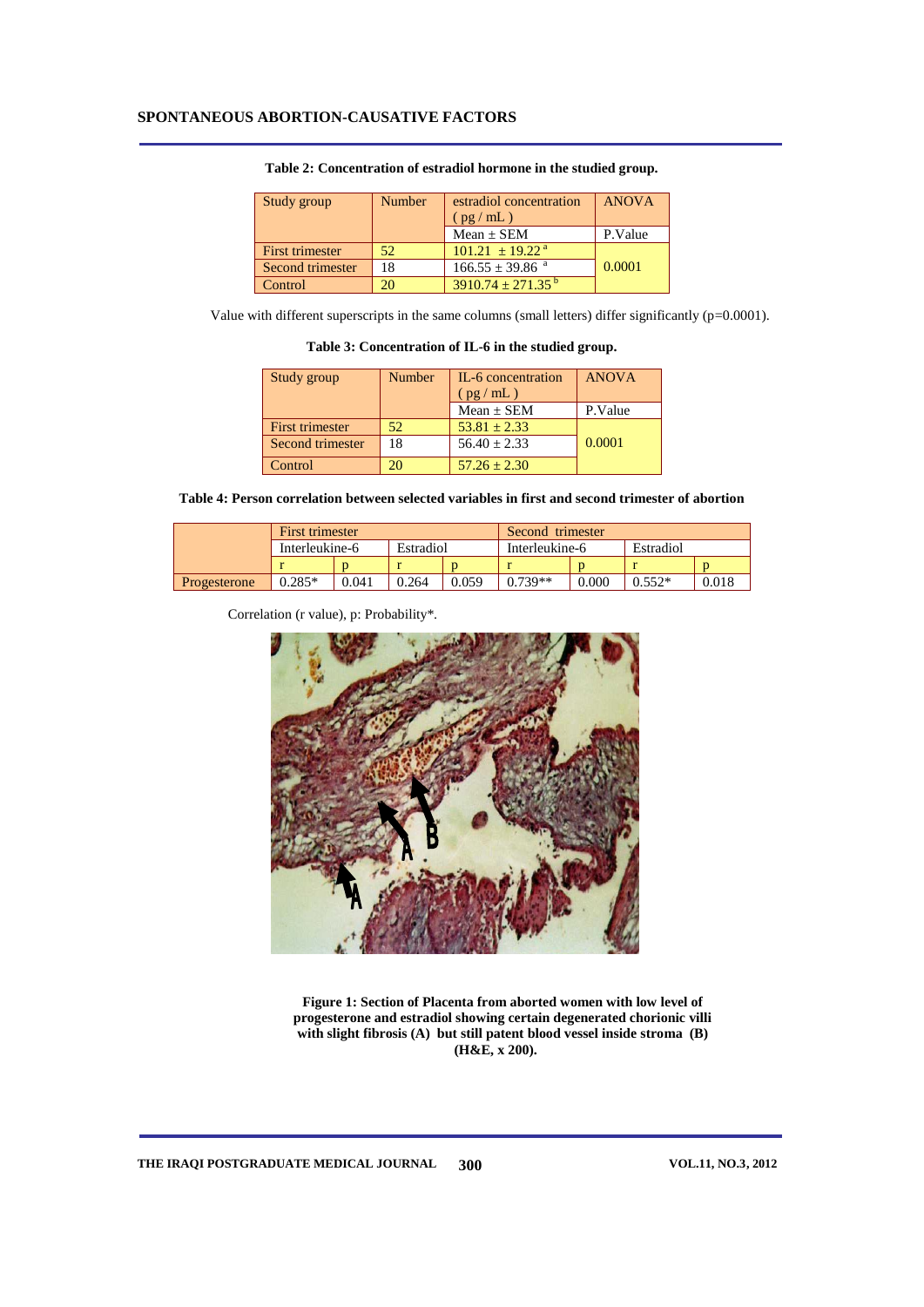

**Figure 2: Section of placenta from aborted women with low level progesterone and estradiol showing (A) degenerative changes and necrosis (B) ((high power view x400).**

# **REFERENCES:**

- **1.** Regan L, and Rai R. Epidemology and the medical causes of miscarriage. Baillieres Best pract REC Clin. Obstet. Gyneacol 2000;14:839.
- **2.** Goddijn M and Leschot NJ. Genetic aspects of miscarriage. Baillieres Best Pract Res Clin Obstet Gynaecol 2000;4:855.
- **3.** Linda W, and Prine,MD. Office management of early pregnancy loss. America familiy physican 2011; 84.
- **4.** Stephenson MD, and Kutteh M. Evaluation and management of recurrent early pregnancy loss .Clinical Obstetrics and Gynecology 2007;50:132-45.
- **5.** Aruna M and Mohan B. Recurrent spontaneous abortion .Int. J. Human 2006;6:109-17.
- **6.** Lin PC. Reproductive outocomes in women with uterine anomalies .J Women Health 2004;13:33-39.
- **7.** Toth,B.Recurrent miscarriage: current concepts in diagnosis and treatment.J.Reprod.Immunol.2010.
- **8.** Bancroft J.D. and Stevens A .Theory and practice of histological techniques. 2nd ed. Churchill. Living stone, Edinburgh, London; 1982.: 483-516.
- **9.** Nelson DB, Ness RB, Grisso JA and Chshman M. Sex hormones, hemostasis and early pregnancy loss. Archives of Gynecology and Obstetrics 2002;267:7-10.
- **10.** Muttukrishna S, Jauniaux E, Greenwold N and *etal.* Circulating levels of inhibin A, activin A and follistatin in missed and recurrent miscarriage. Human Reproduction 2002;17:3072-78.
- **11.** Al-Najjar EWS. Histopathological and biochemical study for pregnant and abortion women.M.Sc.thesis, College of Sience, University of AL-Mustansiriya 2002.
- **12.** Daya S. Efficiency of progesterone support for pregnancy in women with recurrent miscarriage .Ameta-analysis of controlled trials. Brit. J .Obstet. Gynecol 1989;96:275- 80.
- **13.** Yen SSS. Endocrinology of pregnancy. In: Maternal fetal medicine. Creasy, R.K.; Resnik, R. (eds). Saunders Philadelphia; 1994:382-412.
- **14.** Adolf E and Schindler MD**.** Pregnancy failure after spontaneous conception induction: endocrine causes and treatment. Middle East Fertility Society Journal 2004;9:3-9.
- **15.** Spender TE,Johnson GA, Bazer FW, Burghardt RC and Palmarini M. Pregnancy recognition and conceptus implantation in domestic ruminants: roles of progesterone, interferons and endogenous retroviruses. Repord. Fertil. Dev 2007;19:65-78.

THE IRAQI POSTGRADUATE MEDICAL JOURNAL 301 VOL.11, NO.3, 2012 **301**